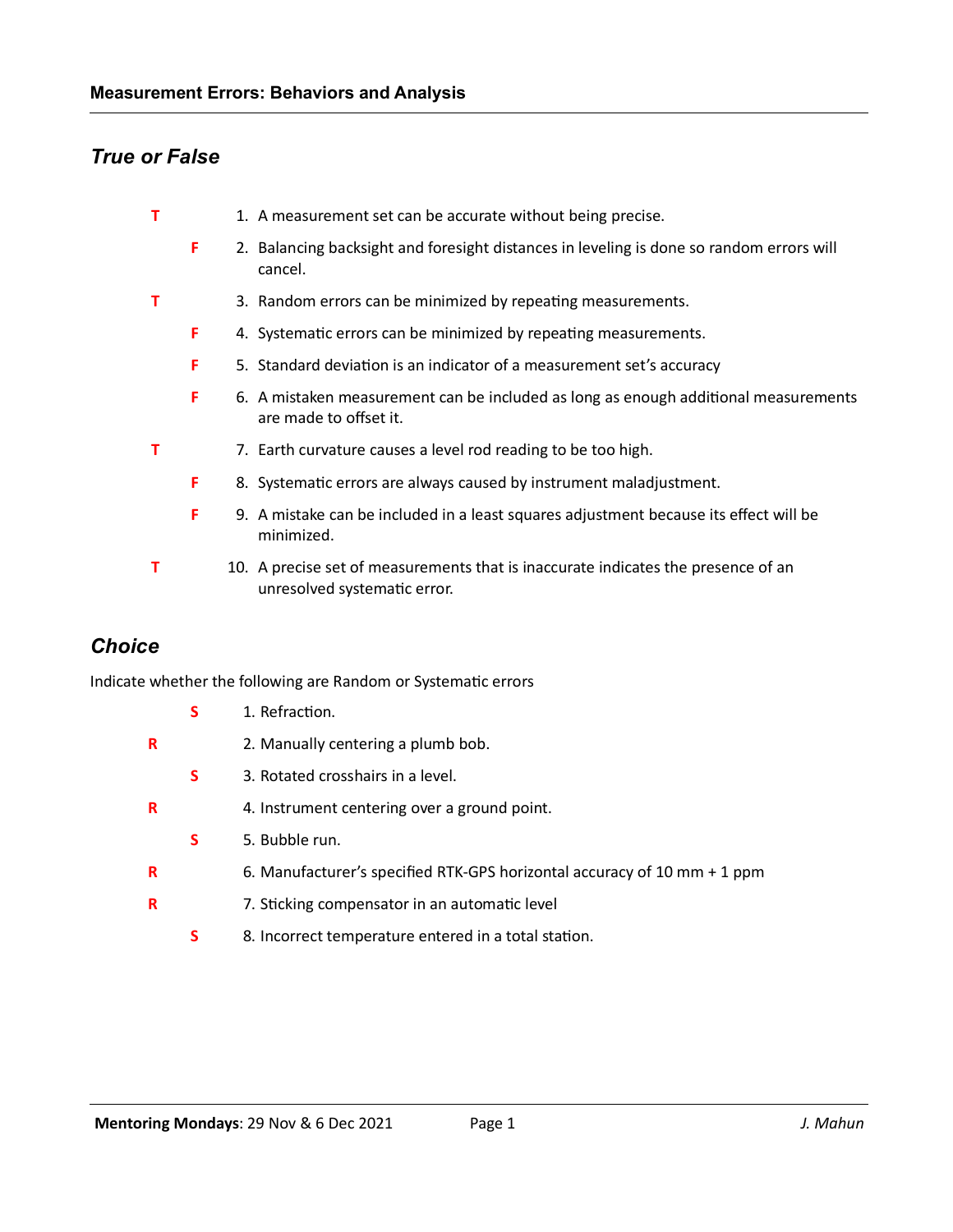# *Descriptions*

Describe these terms

a. Confidence interval

The certainty that a measurement will fall within a specific range.

b. Residual

The difference between an individual measurement and the most probable value of the measurement set.

#### c. Degree of freedom

The number of measurements beyond that needed to determine the unknown values. Also referred to as redundancy.

#### d. Error ellipse

The uncertainty at a specific confident interval of a horizontal position is an ellipse. It is a function of the standard errors in the east-west and north-south directions. The semi-major axis is oriented in the weakest direction with the semi-minor axis in the strongest.

#### e. Discrepancy

It is the difference between any two measurements of a measurement set.

#### f. Standard deviation

This represents  $~68\%$  of the area under the normal distribution curve. It is a range centered on the most probable value. It is an indicator of precision: the smaller the std dev the ghter (more precise) the set of measurements.

#### g. Crandall traverse adjustment method

This is a quasi-least square traverse adjustment techniques. It only adjusts distances by least squares; the angles are not adjusted.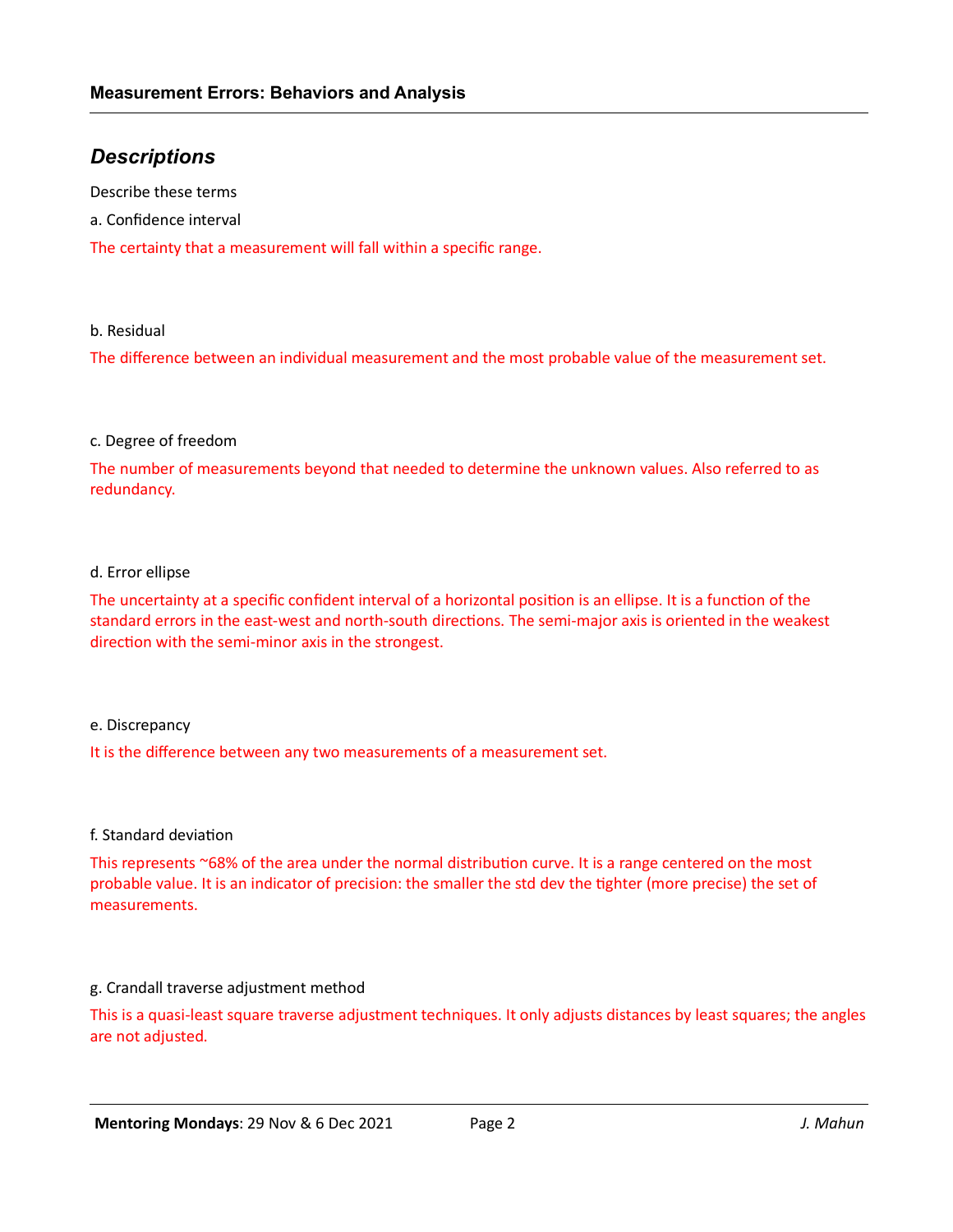# *Questions*

#### **Question (1)**

What are the three sources of errors?

Sources are where they come from:

*Natural* - the environment within which measurements are made.

*Instrumental* - equipment used

*Personal* – knowledge and skill of the people performing the measurements

## **Question (2)**

Two new technicians ran their first traverse around the exterior of a lot using a total station. Their data reduction is shown below.

| Line    | Azimuth    | Length (ft) | Latitude (ft) | Depature (ft) |                     |
|---------|------------|-------------|---------------|---------------|---------------------|
| $A - B$ | 30°00'00"  | 365.79      | 316.783       | 182.895       |                     |
| $B-C$   | 325°33'52" | 354.52      | 292.395       | $-200.474$    |                     |
| $C-D$   | 219°02'01" | 645.84      | -501.673      | -406.735      |                     |
| D-A     | 104°12'35" | 437.64      | $-107.428$    | 424.250       |                     |
|         | sums:      | 1,803.79    | $+0.077$      | $-0.063$      | Precision= 1/18,100 |

High fives all around until one realized they hadn't entered the temperature and pressure in the instrument. They checked the instrument and found it was set to -15 ppm. Temperature and pressure at time of the fieldwork would have made the correction  $+20$  ppm.

**Part (a)** What type of error is this?

- a. Natural
- b. Systematic
- c. Random
- d. Personal

Part (b) If they recomputed all their distances, how would it affect their traverse precision? Explain.

- a. It would increase.
- b. It would decrease.

c. It would not change

d. It would make it better.

This is a scaling error. All the distances would be multiplied by the same amount. The perimeter and closure distances would both increase/decrease by the same proportion.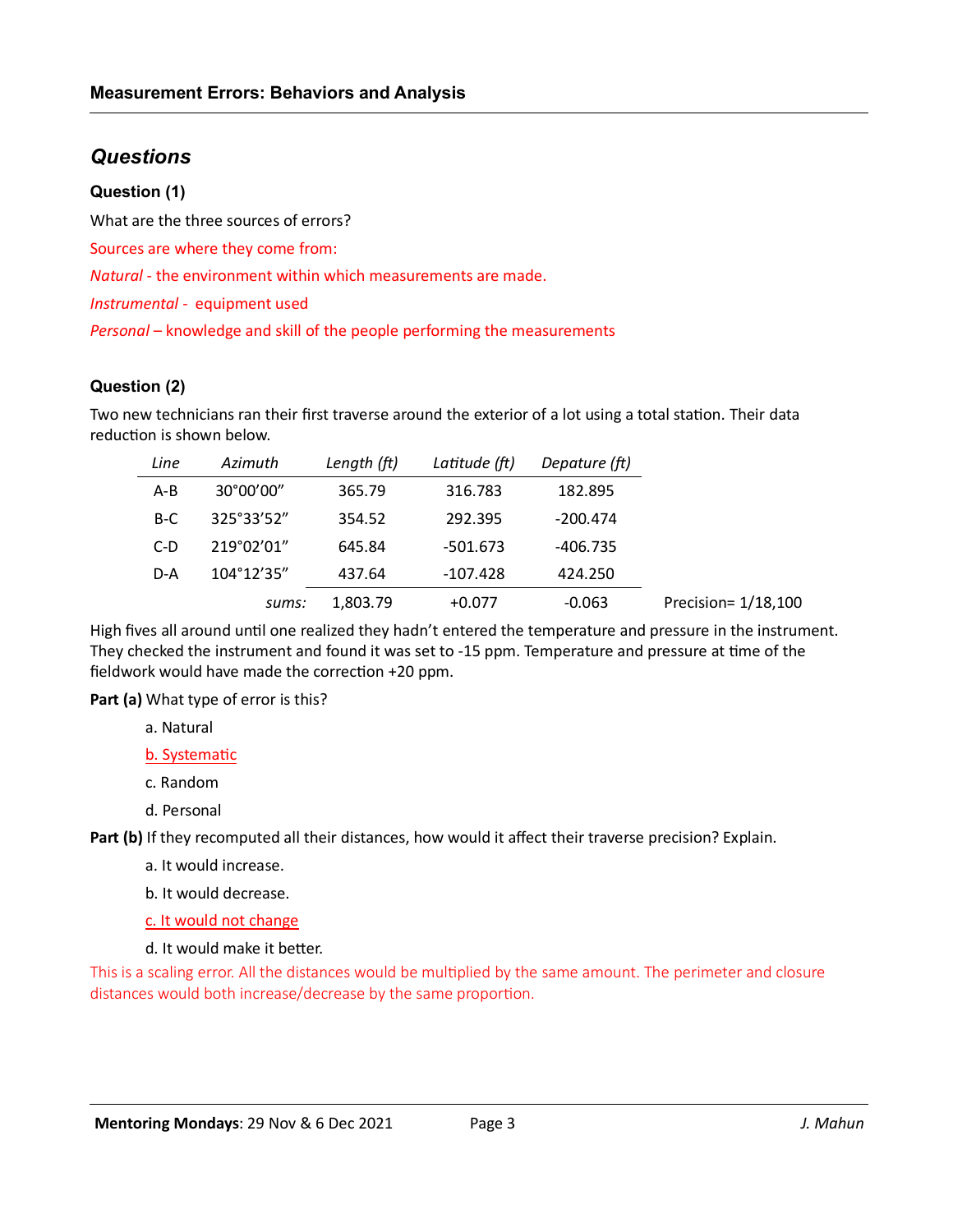## **Question (3)**

As a joke, the new rod person was given a level rod that had the bottom half-foot cut off. If it was used for all the backsights and foresights on a level loop, would it affect loop closure? Why or why not?

Nope, it would not. Each rod reading has a 1-foot error. The error in the BS would be added, that in the FS subtracted, thereby canceling.

# *Problems*

## **Problem (1)**

If the total angular misclosure on for a six sided closed traverse cannot exceed ±00°00'25", what is the allowable error for any single angle? Determine to nearest second.

Error of a series

$$
E_{series} = E\sqrt{n}
$$
  
\n
$$
\pm 00^{\circ}00'25" = E\sqrt{6}
$$
  
\n
$$
\Rightarrow E = \frac{\pm 00^{\circ}00'25"}{\sqrt{6}} = \pm 00^{\circ}00'10.2062" = \pm 00^{\circ}00'10"
$$

#### **Problem (2)**

There are two different types of analog scales for weighing samples at a soils lab. A technician is asked to determine which scale is the more accurate of the two. She weights the same soil sample on each scale multiple times. Her results, in grams, are tabulated below. According to her measurements, which is the more accurate of the two scales? Show mathematically.

| Scale A | v       | $v^2$  | <b>Scale B</b> | v       | $\mathbf{v}^2$ |
|---------|---------|--------|----------------|---------|----------------|
| 152.9   | $-0.38$ | 0.1444 | 152.4          | 0.30    | 0.0900         |
| 152.2   | $+0.32$ | 0.1024 | 152.8          | $-0.10$ | 0.0100         |
| 152.8   | $-0.28$ | 0.0784 | 152.7          | 0.00    | 0.0000         |
| 152.0   | $+0.52$ | 0.2704 | 152.9          | $-0.20$ | 0.0400         |
| 152.7   | $-0.18$ | 0.0324 | 610.8          |         | 0.1400         |
| 762.6   |         | 0.6280 |                |         |                |

$$
MPV_A = \frac{762.6}{5} = 152.52
$$

$$
\sigma = \sqrt{\frac{0.6280}{5 - 1}} = \pm 0.39623
$$

$$
E_{MPVA} = \frac{\pm 0.39623}{\sqrt{5}} = \pm 0.177
$$

$$
MPV_B = \frac{610.8}{4} = 152.70
$$

$$
\sigma = \sqrt{\frac{0.1400}{4 - 1}} = \pm 0.21602
$$

$$
E_{MPVB} = \frac{\pm 0.21602}{\sqrt{4}} = \pm 0.108
$$

Scale B is more accurate because it has the smaller E<sub>MPV</sub>.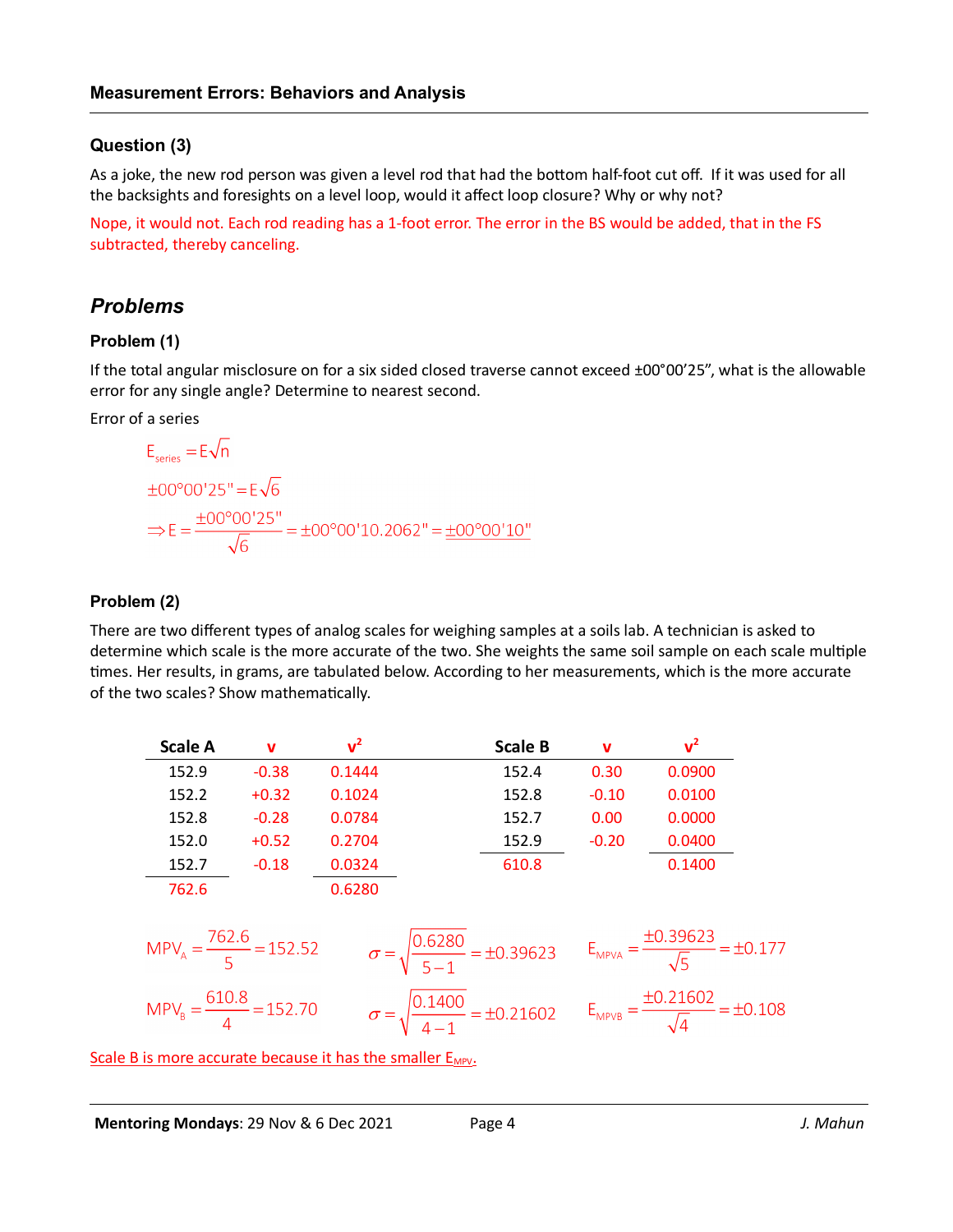## **Problem (3)**

In the process of indirectly determining the height of a flagpole, a survey crew measured the vertical angle at the instrument multiple times. Their measurements were: 56°18'51", 56°18'59", 56°18'49", 56°18'54", and 58°19'02"

What is the most probable value of the vertical angle along with its standard deviation and error of the mean? Compute all to the nearest second.

| Angle                                               | Angle-56°18 | $\mathbf v$                     | $v^2$                                   |
|-----------------------------------------------------|-------------|---------------------------------|-----------------------------------------|
| 56°18'51"                                           | 51''        | $+4$                            | 16                                      |
| 56°18'59"                                           | 59"         | -4                              | 16                                      |
| 56°18'49"                                           | 49"         | $+6$                            | 36                                      |
| 56°18'54"                                           | 54"         | $+1$                            | 1                                       |
| 58°19'02"                                           | 62"         | $-7$                            | 49                                      |
|                                                     | 275         |                                 | 118                                     |
| MPV = $\frac{275}{5}$ = 55" $\Rightarrow$ 58°18'55" |             | 118<br>$\frac{1248}{5}$ = ±5.43 | ±5.431<br>$E_{MPVA} =$<br>$= \pm 2.429$ |
| 58°18'55" ±00°00'05.4", EPMV=±00°00'02.4"           |             |                                 |                                         |

#### **Problem (4)**

A distance was measured multiple times by three crews each using a different method. Their results and precisions are shown in the table.

| Method               | Distance (ft) | Precision | w      | w    | wxm       |
|----------------------|---------------|-----------|--------|------|-----------|
| Stadia               | 352.11        | 1/400     | 400    |      | 352.11    |
| Steel tape           | 351.92        | 1/1000    | 1000   | 2.5  | 879.80    |
| <b>Total Station</b> | 351.35        | 1/10,000  | 10,000 | 25   | 8783.75   |
|                      |               |           |        | 28.5 | 10,015.66 |

Using all three crews' information, what is the most probable distance? Compute to 0.001 ft

$$
MPV = \frac{10,015.66}{28.5} = 351.42\overline{6} = \underline{351.427}
$$